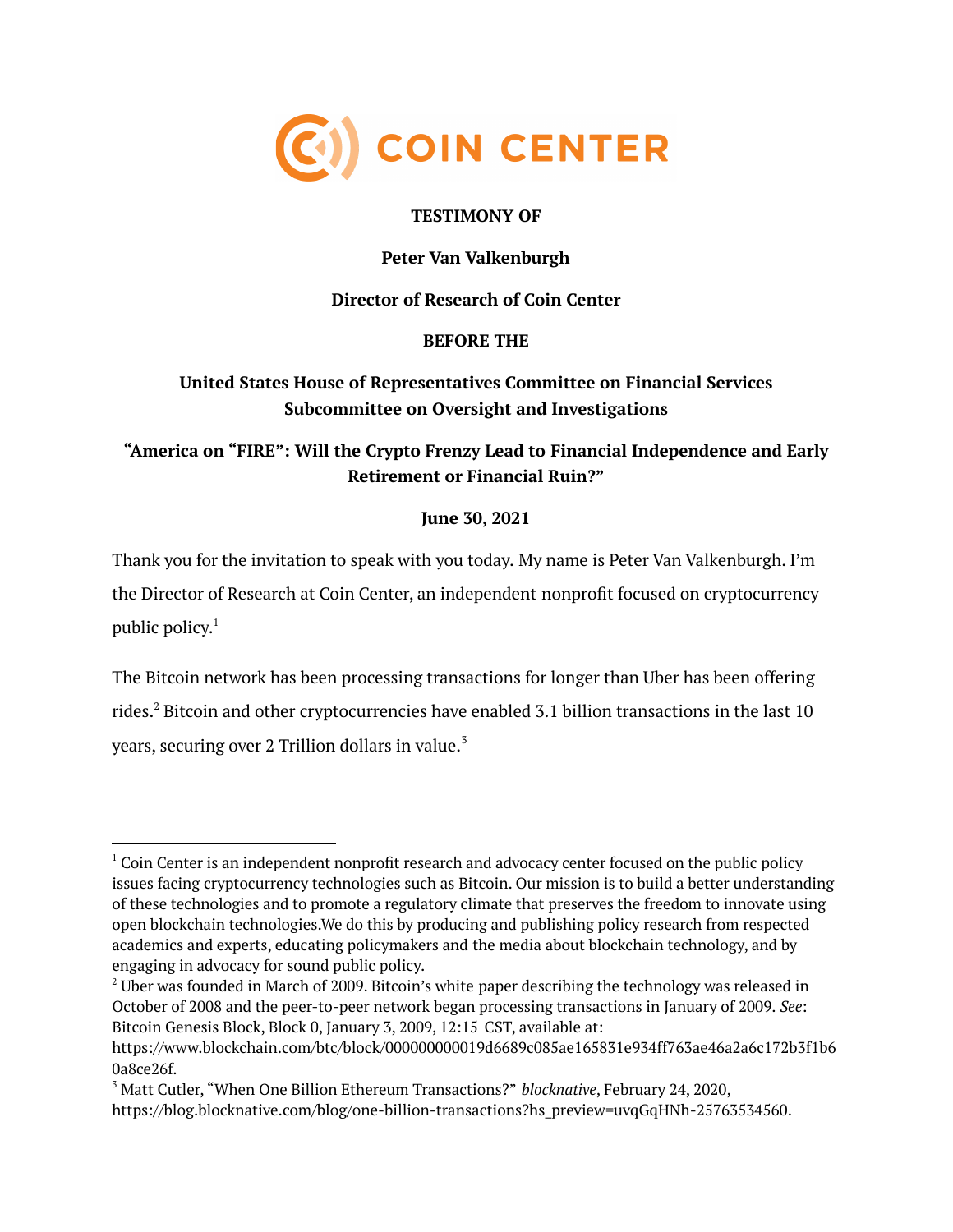If cryptocurrencies were unregulated to this day, wouldn't that be an incredible failure of our regulatory system? As I'll outline, it's not a failure because over the last 10 years, cryptocurrencies have been regulated.

Some of that regulation comes from the technology itself: the scarcity of bitcoin, a total supply of only 21 million, is not preserved by the good will and honesty of the participants, nor by oversight from a corporate board of directors, nor by a law or regulation. It's secured by a transparent, peer-to-peer accounting technology—a public blockchain—that makes fraud trivially cheap to detect and absurdly expensive to commit. $^4$ 

But much regulation has also come from the federal and state governments.<sup>5</sup> The on ramps and off ramps, the places where people buy and sell bitcoins for dollars and safekeep them, are heavily regulated.

<sup>4</sup> *See, generally*: Peter Van Valkenburgh, "Open Matters: Why Permissionless Blockchains are Essential to the Future of the Internet," Coin Center, December 2016,

https://www.coincenter.org/open-matters-why-permissionless-blockchains-are-essential-to-the-futureof-the-internet/.

*<sup>5</sup> See, generally*: Jerry Brito, "Is bitcoin regulated?" *Coin Center*, January 13, 2015,

https://www.coincenter.org/education/blockchain-101/is-bitcoin-regulated/.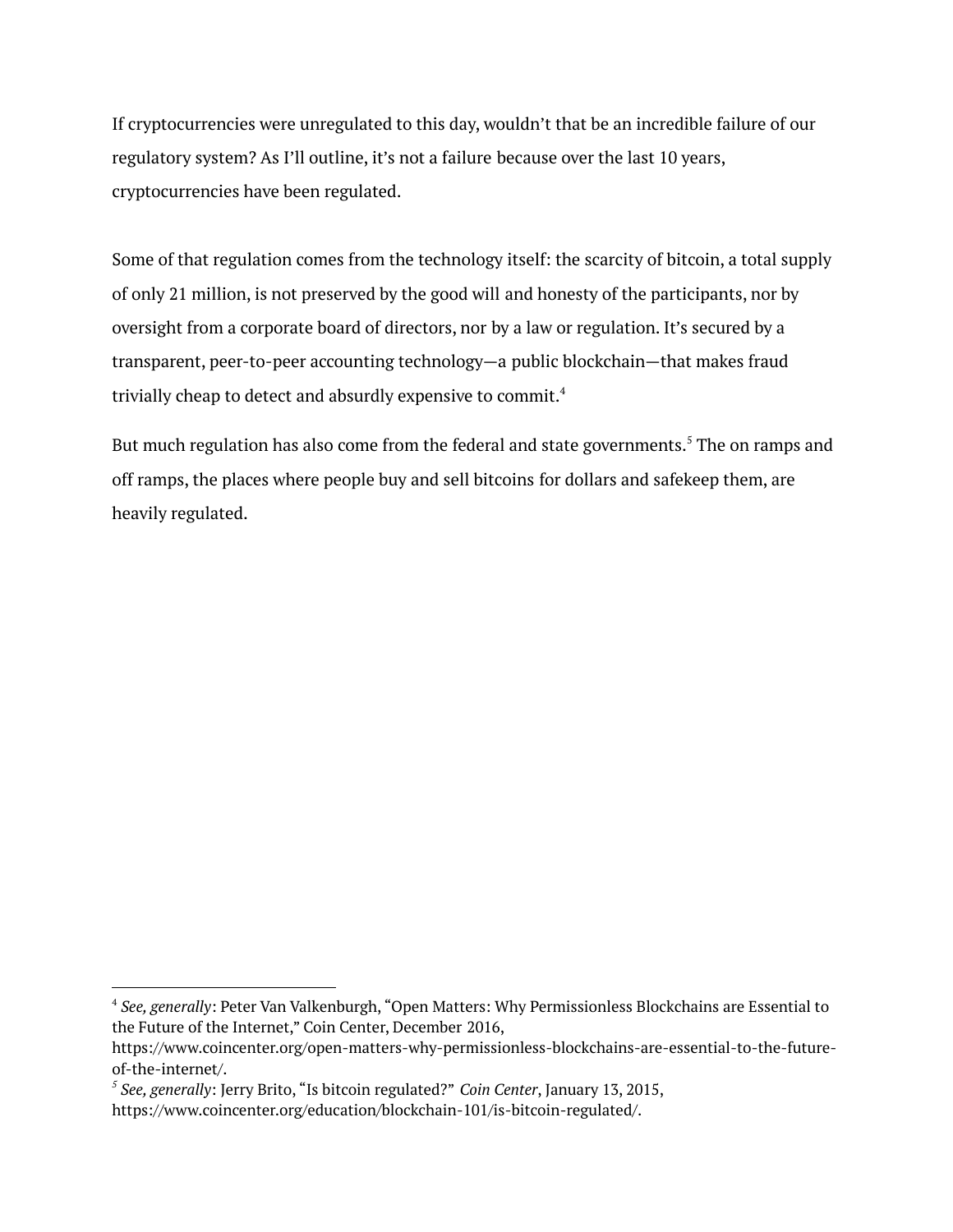They are state licensed money transmitters $^6$  or else they are chartered banks or trust companies. <sup>7</sup> Before offering any services to Americans they must prove minimum capital requirements, post bonds, and open their doors to yearly examinations. $^8$ 

They are also classified as Financial Institutions under the Bank Secrecy Act $^{\circ}$ : they must register with FinCEN, know their customers, and share the details of suspicious activity with law enforcement. 10

<sup>6</sup> *See, generally*: Marco Santorini, "What is Money Transmission and Why Does it Matter?" *Coin Center*, April 7, 2015, https://www.coincenter.org/education/policy-and-regulation/money-transmission/; *See also*, e.g. Coinbase license list, accessed June 28, 2021, https://www.coinbase.com/legal/licenses.

<sup>7</sup> *See, e.g*.: "Square Receives Conditional FDIC Approval for Industrial Loan Charter Application for Deposit Insurance," Square Blog, March 18, 2020, https://squareup.com/us/en/press/ilc-update; "Kraken Wins Bank Charter Approval," Kraken Blog, September 16, 2020,

https://blog.kraken.com/post/6241/kraken-wyoming-first-digital-asset-bank/; Richard Loconte, "DFS AUTHORIZES GEMINI TRUST COMPANY TO PROVIDE ADDITIONAL VIRTUAL CURRENCY PRODUCTS AND SERVICES," *New York Department of Financial Services*, Press Release, May 14, 2018, https://www.dfs.ny.gov/reports\_and\_publications/press\_releases/pr1805141.

<sup>&</sup>lt;sup>8</sup> Each of these regulatory forms has different specific requirements for prudential standards. Coin Center supports the creation of a national alternative to the differing standards found in state-by-state licensing. *See*: Peter Van Valkenburgh, "The Need for a Federal Alternative to State Money Transmission Licensing," *Coin Center*, January 2018,

https://www.coincenter.org/the-need-for-a-federal-alternative-to-state-money-transmission-licensing/. Additionally, Coin Center supports efforts from the OCC to create consumer protection standards for federally chartered fintech banks including those that deal in cryptocurrencies. *See*: Peter Van Valkenburgh, "Comments to the Office of the Comptroller of the Currency on Exploring Special Purpose

National Bank Charters for Fintech Companies," *Coin Center*, April 13, 2017, https://www.coincenter.org/comments-to-the-office-of-the-comptroller-of-the-currency-on-exploring-s pecial-purpose-national-bank-charters-for-fintech-companies/.

<sup>&</sup>lt;sup>9</sup> "Application of FinCEN's Regulations to Persons Administering, Exchanging, or Using Virtual Currencies," *Financial Crimes Enforcement Network*, FIN-2013-G001, March 18, 2013,

https://www.fincen.gov/sites/default/files/shared/FIN-2013-G001.pdf; and "Application of FinCEN's Regulations to Certain Business Models Involving Convertible Virtual Currencies," *Financial Crimes Enforcement Network*, FIN-2019-G001, May 9, 2019,

 $10$  Requirements for cryptocurrency exchanges are the same as those for typical money services businesses. Those requirements are described in the implementing regulations of the Bank Secrecy Act, 31 U.S.C. § 5312. https://www.fincen.gov/sites/default/files/2019-05/FinCEN%20Guidance%20CVC%20FINAL%20508.pdf.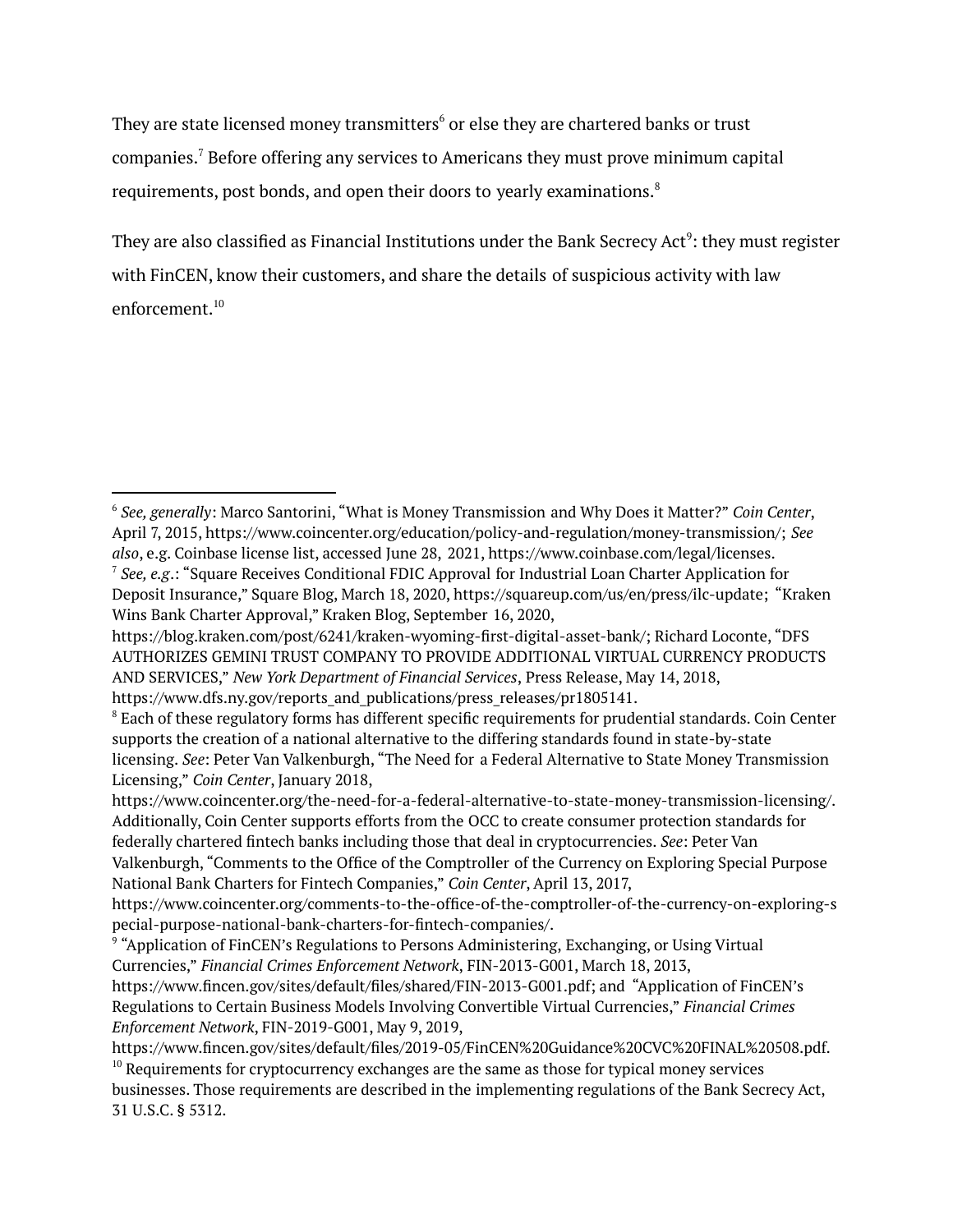Cryptocurrencies like bitcoin and ethereum are commodities $^{11}$  but many crypto assets meet the flexible definition of an "investment contract," a type of security, which means their issuance and their trading are regulated by the SEC. $^{\rm 12}$  Cryptocurrency derivatives are regulated by the CFTC. 13

Finally, anyone who markets a cryptocurrency service or tool that is deceptively advertised or fraudulent is liable under various laws enforced by the CFPB, the FTC, the SEC, the CFTC, and state attorneys general. $^{\rm 14}$ 

And the results of all this regulation speak for themselves, in 2020 only 0.34% of all cryptocurrency transaction volume involved a criminal sender or recipient. <sup>15</sup> Despite several high profile hacks of overseas exchanges, no major American exchange has suffered a

<sup>11</sup> Neeraj Agrawal, "SEC Chairman Clayton: Bitcoin is not a security," *Coin Center*, April 27, 2018, https://www.coincenter.org/sec-chairman-clayton-bitcoin-is-not-a-security/; William Hinman, "Digital Asset Transactions: When Howey Met Gary (Plastic)," *Remarks at the Yahoo Finance All Markets Summit: Crypto*, San Francisco, CA, June 14, 2018, https://www.sec.gov/news/speech/speech-hinman-061418; "CFTC Statement on Self-Certification of Bitcoin Products by CME, CFE and Cantor Exchange," *Commodity Futures Trading Commission*, December 1, 2017,

https://www.cftc.gov/PressRoom/PressReleases/7654-17.

<sup>12</sup> *See, generally*: Peter Van Valkenburgh, "Framework for Securities Regulation of Cryptocurrencies," *Coin Center*, August 2018,

https://www.coincenter.org/framework-for-securities-regulation-of-cryptocurrencies/.

<sup>&</sup>lt;sup>13</sup> "CFTC Statement on Self-Certification of Bitcoin Products by CME, CFE and Cantor Exchange," *Commodity Futures Trading Commission*, December 1, 2017,

https://www.cftc.gov/PressRoom/PressReleases/7654-17.

<sup>14</sup> *See, generally*: "Unfair, Deceptive, or Abusive Acts or Practices," Consumer Financial Protection Board Consumer Laws and Regulations,

https://files.consumerfinance.gov/f/documents/102012\_cfpb\_unfair-deceptive-abusive-acts-practices-ud aaps procedures.pdf; and "A Brief Overview of the Federal Trade Commission's Investigative, Law Enforcement, and Rulemaking Authority," Federal Trade Commission, May 2021,

https://www.ftc.gov/about-ftc/what-we-do/enforcement-authority (regarding "unfair or deceptive acts or practices"); *and see, e.g.,* "SEC Charges Three Individuals in Digital Asset Fraud," *Securities and Exchange Commission*, Press Release, February 1, 2021, https://www.sec.gov/news/press-release/2021-22,

<sup>&</sup>quot;Operators of Bitcoin Mining Operation Butterfly Labs Agree to Settle FTC Charges They Deceived Consumers" *Federal Trade Commission*, Press Release, February 18, 2016,

https://www.ftc.gov/news-events/press-releases/2016/02/operators-bitcoin-mining-operation-butterfly-l abs-agree-settle.

<sup>&</sup>lt;sup>15</sup> "Crypto Crime Summarized: Scams and Darknet Markets Dominated 2020 by Revenue, But Ransomware Is the Bigger Story," *Chainalysis Blog*, January 19, 2021,

https://blog.chainalysis.com/reports/2021-crypto-crime-report-intro-ransomware-scams-darknet-marke ts.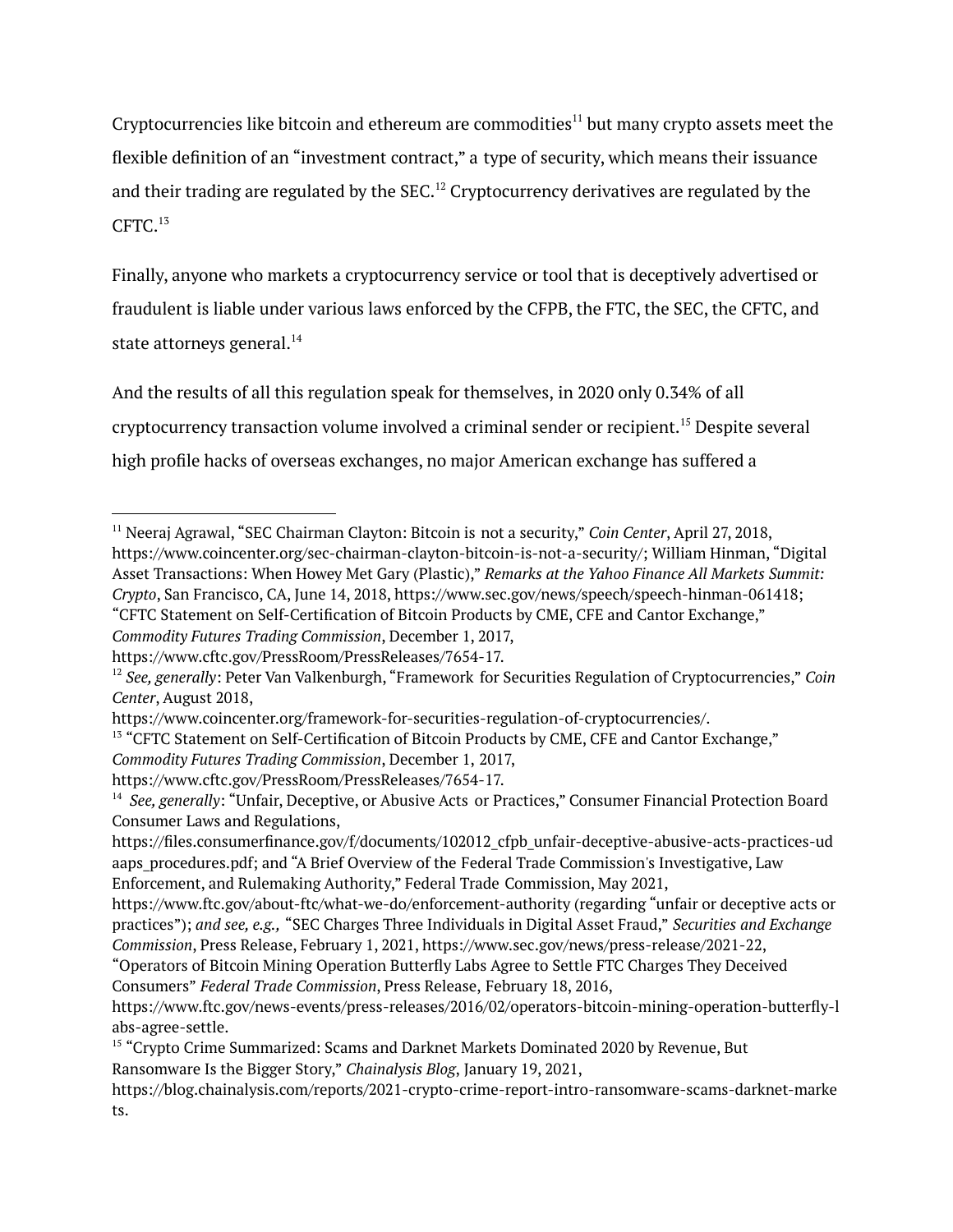substantial hack or loss of customer funds. Operators of money laundering overseas exchanges have been arrested.<sup>16</sup> Sales of unregistered tokenized securities have been targeted by SEC enforcement.<sup>17</sup> And criminal ransomware rings have had their servers seized and their ransoms recovered.<sup>18</sup>

All of this has happened by sensibly applying existing laws to the cryptocurrency space. We don't need new regulations.<sup>19</sup> And all of this has also happened while preserving the fundamental value of cryptocurrencies as open access platforms for financial services and innovation. 20

Unlike any other electronic transactions technology an open blockchain network is accessible to people that banks and tech companies ignore rather than serve. $^{21}$  Unlike any other transaction processing network an open blockchain network has public standards for integration and compatibility so that anyone who'd like to build a transactions focused business or invent a new transactions dependent technology can connect and immediately offer their new idea to the world. 22

<sup>16</sup> *See, e.g.*: "Russian National And Bitcoin Exchange Charged In 21-Count Indictment For Operating Alleged International Money Laundering Scheme And Allegedly Laundering Funds From Hack Of Mt. Gox," *Department of Justice*, Press Release, July 26, 2017,

https://www.justice.gov/usao-ndca/pr/russian-national-and-bitcoin-exchange-charged-21-count-indict ment-operating-alleged.

<sup>17</sup> *See, e.g.*: *In the Matter of Munchee, Inc.*, Securities and Exchange Commission, Securities Act of 1933 Release No. 10445, Administrative Proceeding File No. 3-18304, December 11, 2017, https://www.sec.gov/litigation/admin/2017/33-10445.pdf.

<sup>18</sup> *See, e.g.*: "Department of Justice Seizes \$2.3 Million in Cryptocurrency Paid to the Ransomware Extortionists Darkside," Department of Justice, Press Release, June 7, 2021,

https://www.justice.gov/opa/pr/department-justice-seizes-23-million-cryptocurrency-paid-ransomwareextortionists-darkside.

<sup>&</sup>lt;sup>19</sup> Jerry Brito and Peter Van Valkenburgh, "Comments to the Financial Crimes Enforcement Network on Requirements for Certain Transactions Involving Convertible Virtual Currency or Digital Assets," *Coin Center*, December 22, 2020,

https://www.coincenter.org/comments-to-the-financial-crimes-enforcement-network-on-requirementsfor-certain-transactions-involving-convertible-virtualcurrency-or-digital-assets/.

<sup>20</sup> *See, generally*: Jerry Brito, "Is bitcoin regulated?" *Coin Center*, January 13, 2015,

https://www.coincenter.org/education/blockchain-101/is-bitcoin-regulated/.

<sup>21</sup> *Id*.

<sup>22</sup> *Id*.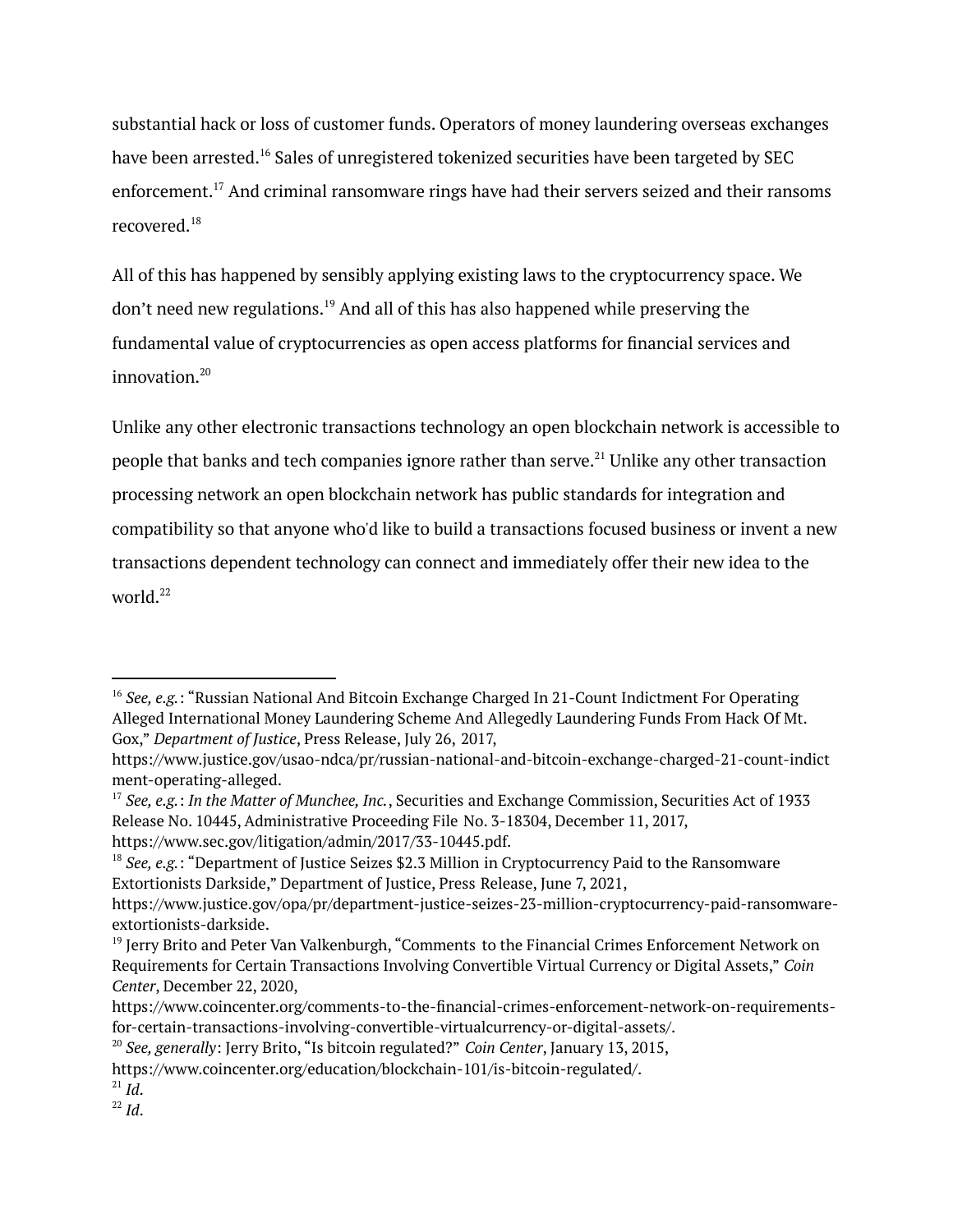With the rise of central bank digital currencies from authoritarian nations happening in tandem with the rise of Bitcoin, $^{23}$  we are at a decision point as an advanced, technological, open society. Are we willing to accept some risks if it means we can eliminate the choke-points to economic participation that further inequality and stifle innovation? $^{24}$  Or would we prefer to strengthen those choke-points and outlaw alternatives in the hopes that a powerful elite will smartly choose who should and should not have access to powerful tools and volatile markets.

For every transaction we want blocked there's a transaction that we should celebrate for being unstoppable. Yes, there are criminals making payments on the Bitcoin network because banks won't bank them. There are also pro-democracy activists in Belarus and anti-police-violence protesters in Nigeria taking donations on the Bitcoin network because local banks won't bank them. <sup>25</sup> Nonprofits BYSOL in Belarus and Feminist Coalition in Nigeria raised millions of dollars in Bitcoin donations last year. $^{\rm 26}$  Donations they were forbidden from accepting by a corrupt or otherwise uncaring banking sector in their respective countries.

<sup>23</sup> James T. Areddy, "China Creates Its Own Digital Currency, a First for Major Economy," *Wall Street Journal*, April 5, 2021,

https://www.wsj.com/articles/china-creates-its-own-digital-currency-a-first-for-major-economy-116176 34118.

<sup>&</sup>lt;sup>24</sup> Foundationally, an open society is buttressed by the availability of payments technologies, like cash, that do not allow for pre-screening and prior restraint against economic activity. As cash usage and availability declines we will need to rely on new tools for "electronic cash" as a guarantor of our freedom and privacy. *See, generally*: Jerry Brito, "The Case for Electronic Cash," *Coin Center*, February 2019, https://www.coincenter.org/the-case-for-electronic-cash/.

<sup>25</sup> S*ee, generall*y: Alex Tapscott, "Bitcoin offers freedom from political repression—and that's a key to its future," *Fortune*, February 18, 2021,

https://fortune.com/2021/02/18/bitcoin-censorship-political-repression-deplatforming-china-belarus-ru ssia-nigeria-crypto/.

<sup>26</sup> Anna Baydakova, "Belarus Nonprofit Helps Protestors With Bitcoin Grants," *CoinDesk*, September 9, 2020, https://www.coindesk.com/belarus-dissidents-bitcoin; Yomi Kazeem, "How bitcoin powered the largest Nigerian protests in a generation," *Quartz Africa*, October 26, 2020,

https://qz.com/africa/1922466/how-bitcoin-powered-nigerias-endsars-protests/.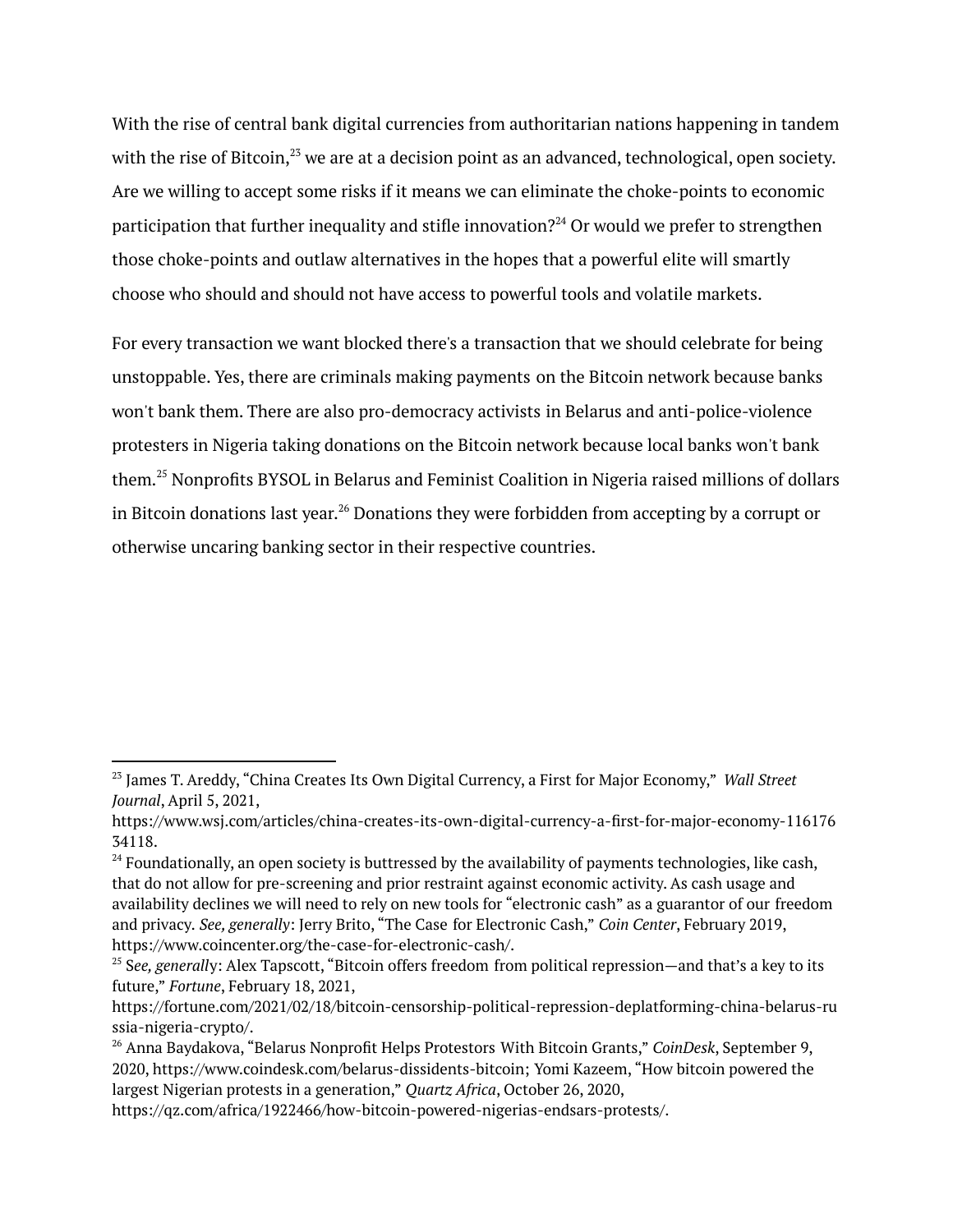For every decentralized app that's trying to scam investors there's another that's testing out ways to disburse universal basic income, $^{27}$  or remove the corporate control over social networking, $^\mathrm{28}$  or eliminate the hacking risk inherent in centralized identity solutions. $^\mathrm{29}$ 

In America we don't always agree. But no matter what we are tolerant and expect everyone to have the opportunity to stand up and fight for their vision of the good. Crypto innovation embodies that struggle. It's rough around the edges but holds some values above all: every node is an equal, no one's voice should be censored, and work rather than privilege is what counts in consensus.

Thank you and I look forward to your questions.

<sup>27</sup> *See, e.g.:* Jimmy Ragosa, Santiago Siri, Federico Ast, Clement Lesaege, "Introducing UBI: Universal Basic Income for Humans," *Kleros Blog*, March 12, 2021,

https://blog.kleros.io/introducing-ubi-universal-basic-income-for-humans/.

<sup>28</sup> *See, e.g.*: Status Mission Statement, accessed June 28, 2021, https://status.im/about/.

<sup>29</sup> Pamela Dingle, "ION – We Have Liftoff!" *Microsoft Tech Community Blog,* March 25, 20210,

https://techcommunity.microsoft.com/t5/identity-standards-blog/ion-we-have-liftoff/ba-p/1441555.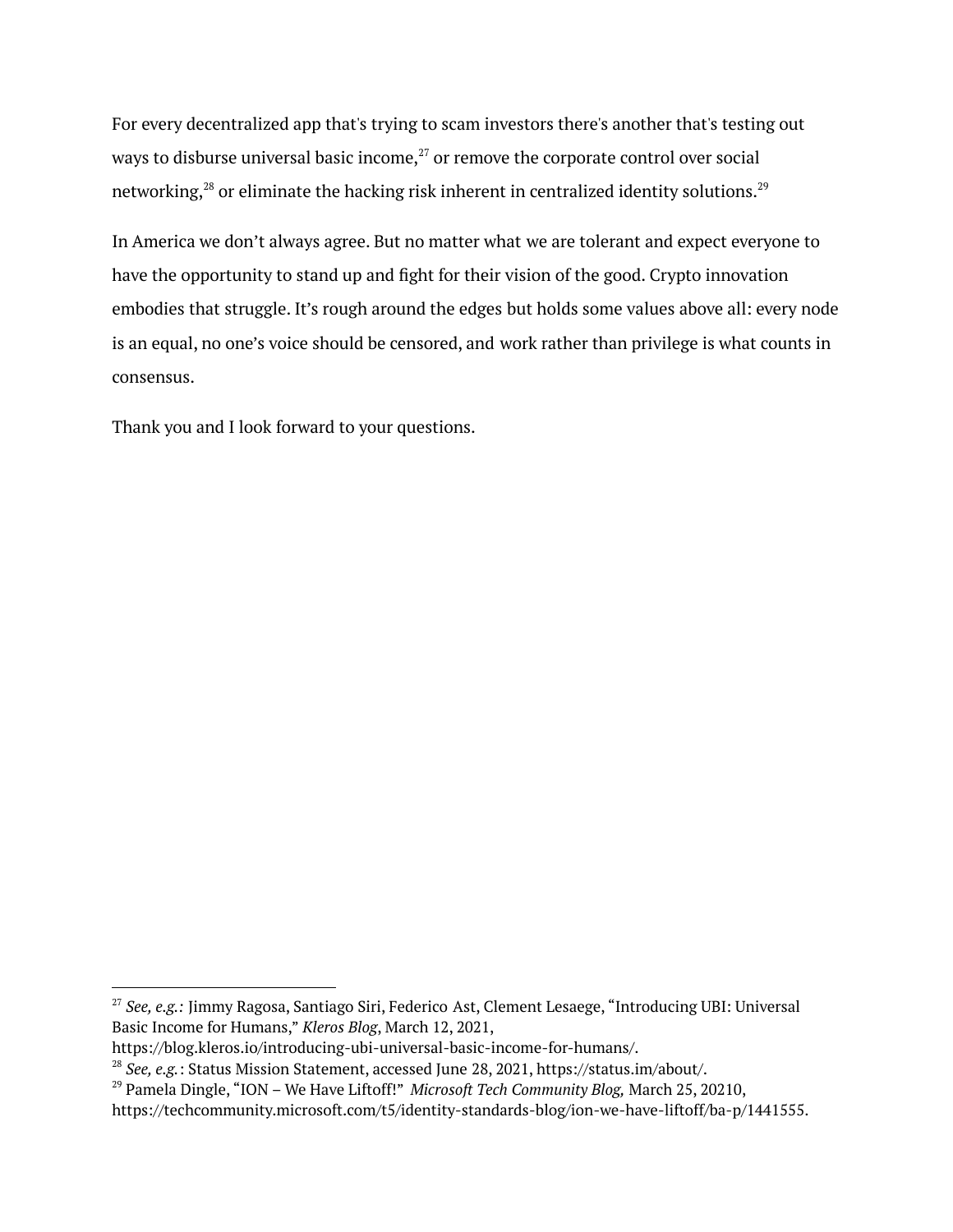# **Truth in Testimony Disclosure Form**

In accordance with Rule XI, clause 2(g)(5)\* of the *Rules of the House of Representatives*, witnesses are asked to disclose the following information. Please complete this form electronically by filling in the provided blanks.

| Committee: ____                                                                                                              |
|------------------------------------------------------------------------------------------------------------------------------|
| Subcommittee: Subcommittee on Oversight and Investigations                                                                   |
| Hearing Date: June 30, 2021                                                                                                  |
| <b>Hearing Title</b><br>$\sim$ $\sim$ $\sim$                                                                                 |
| "America on "FIRE": Will the Crypto Frenzy Lead to Financial Independence and Early Retirement or<br><b>Financial Ruin?"</b> |
|                                                                                                                              |
| Witness Name: Peter Van Valkenburgh                                                                                          |
| Position/Title: Director of Research                                                                                         |
| Witness Type: $\bigcirc$ Governmental $\bigcirc$ Non-governmental                                                            |
| Are you representing yourself or an organization? $\circ$ Self<br>$\odot$ Organization                                       |
| If you are representing an organization, please list what entity or entities you are representing:                           |
| Coin Center                                                                                                                  |
|                                                                                                                              |
|                                                                                                                              |
|                                                                                                                              |

#### **FOR WITNESSES APPEARING IN A NON-GOVERNMENTAL CAPACITY**

Please complete the following fields. If necessary, attach additional sheet(s) to provide more information.

Are you a fiduciary—including, but not limited to, a director, officer, advisor, or resident agent—of any organization or entity that has an interest in the subject matter of the hearing? If so, please list the name of **the organization(s) or entities.**

No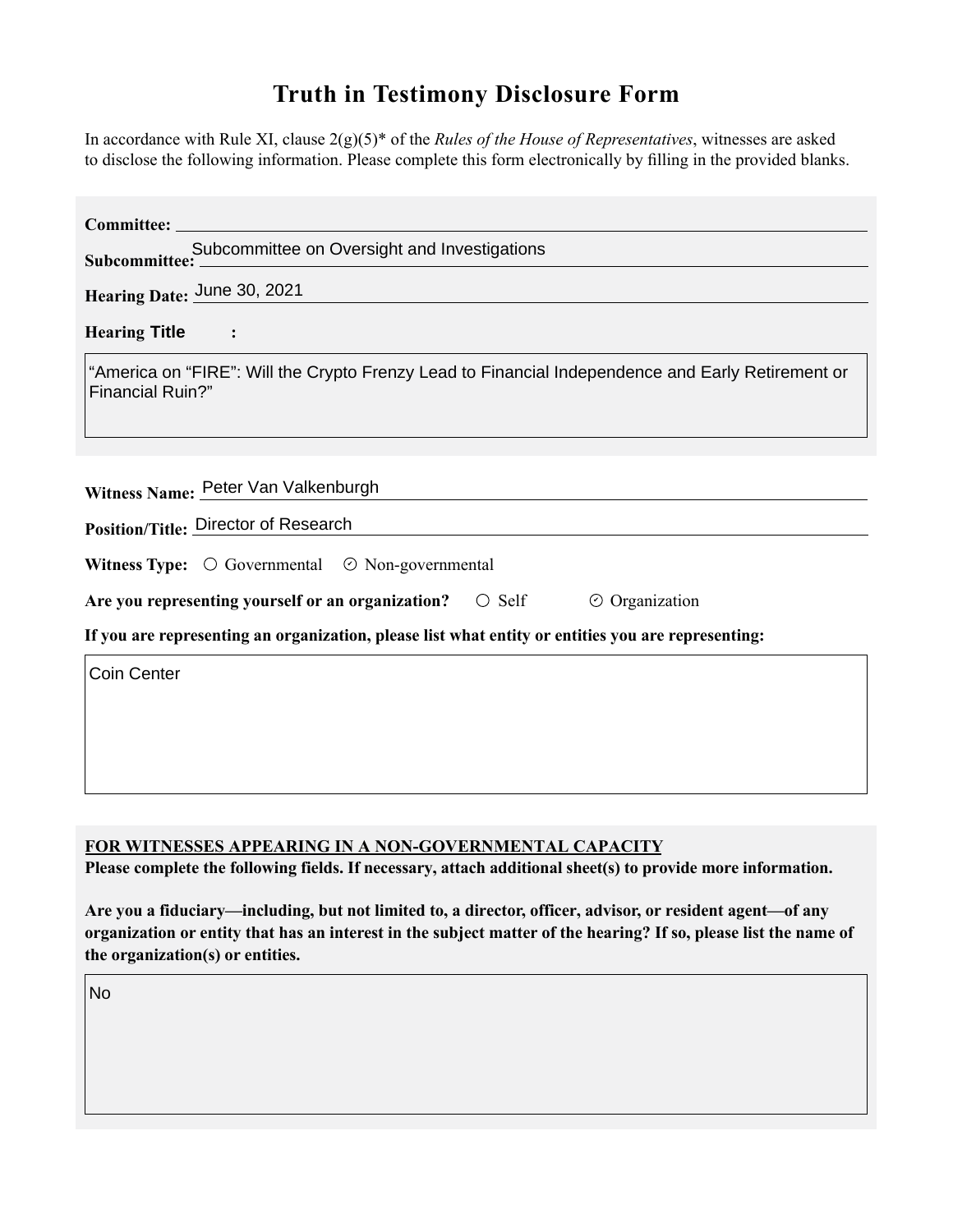Please list any federal grants or contracts (including subgrants or subcontracts) related to the hearing's subject matter that you, the organization(s) you represent, or entities for which you serve as a fiduciary have received in the past thirty-six months from the date of the hearing. Include the source and amount of each **grant or contract.**

None

Please list any contracts, grants, or payments originating with a foreign government and related to the **hearing's subject that you, the organization(s) you represent, or entities for which you serve as a fiduciary** have received in the past thirty-six months from the date of the hearing. Include the amount and country **of origin of each contract or payment.** 

None

#### Please complete the following fields. If necessary, attach additional sheet(s) to provide more information.

 $\Box$  I have attached a written statement of proposed testimony.

 $\Box$  I have attached my curriculum vitae or biography.

**\***Rule XI, clause 2(g)(5), of the U.S. House of Representatives provides:

(5)(A) Each committee shall, to the greatest extent practicable, require witnesses who appear before it to submit in advance written statements of proposed testimony and to limit their initial presentations to the committee to brief summaries thereof.

(B) In the case of a witness appearing in a non-governmental capacity, a written statement of proposed testimony shall include— (i) a curriculum vitae; (ii) a disclosure of any Federal grants or contracts, or contracts, grants, or payments originating with a foreign government, received during the past 36 months by the witness or by an entity represented by the witness and related to the subject matter of the hearing; and (iii) a disclosure of whether the witness is a fiduciary (including, but not limited to, a director, officer, advisor, or resident agent) of any organization or entity that has an interest in the subject matter of the hearing.

(C) The disclosure referred to in subdivision (B)(iii) shall include— (i) the amount and source of each Federal grant (or subgrant thereof) or contract (or subcontract thereof) related to the subject matter of the hearing; and (ii) the amount and country of origin of any payment or contract related to the subject matter of the hearing originating with a foreign government.

(D) Such statements, with appropriate redactions to protect the privacy or security of the witness, shall be made publicly available in electronic form 24 hours before the witness appears to the extent practicable, but not later than one day after the witness appears.